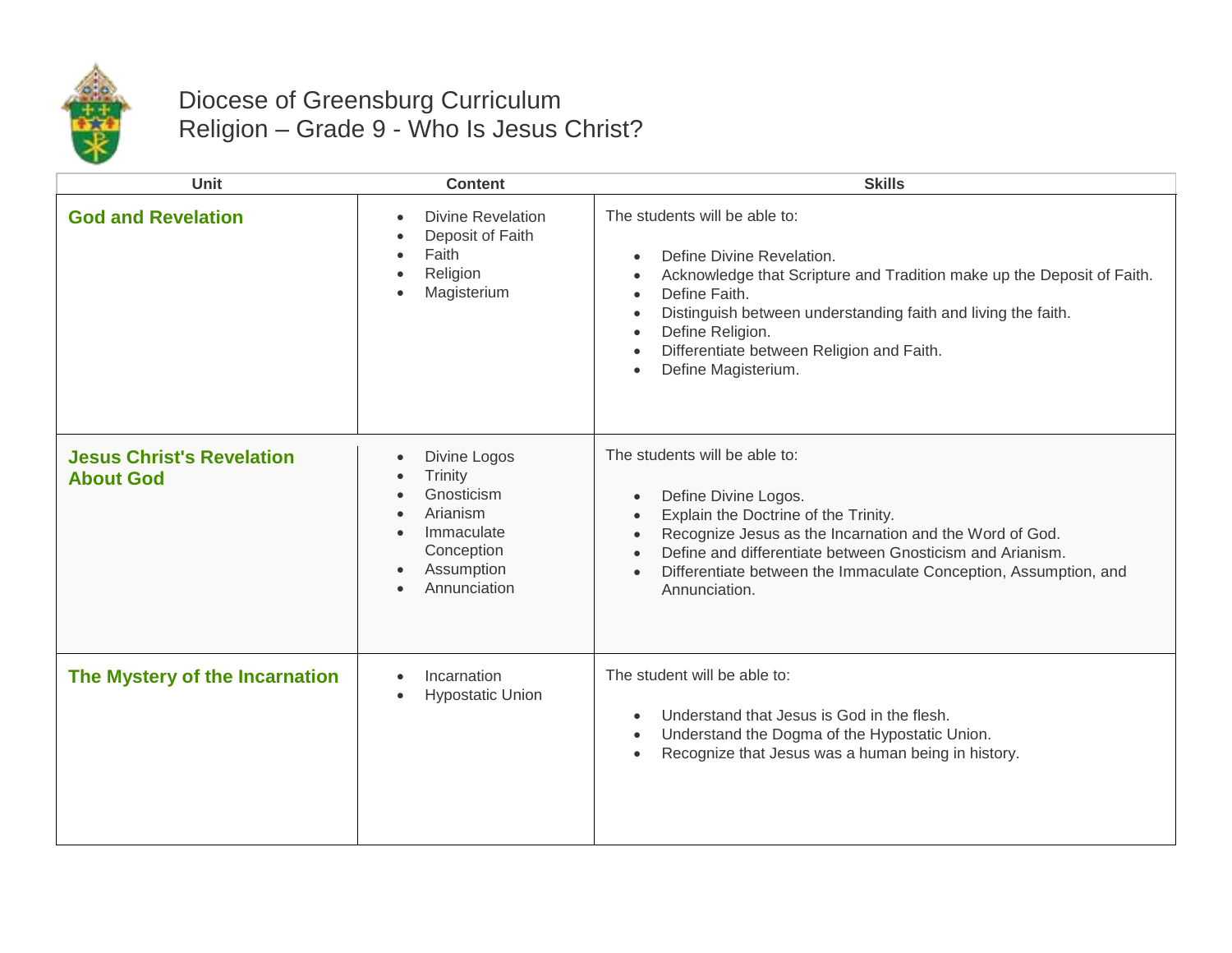| <b>Unit</b>                                              | <b>Content</b>                                                                                                                                                                                                                                                                                                                       | <b>Skills</b>                                                                                                                                                                                                                                                                                                                                                                                                                                                                                                                                                                                                                                                                                          |
|----------------------------------------------------------|--------------------------------------------------------------------------------------------------------------------------------------------------------------------------------------------------------------------------------------------------------------------------------------------------------------------------------------|--------------------------------------------------------------------------------------------------------------------------------------------------------------------------------------------------------------------------------------------------------------------------------------------------------------------------------------------------------------------------------------------------------------------------------------------------------------------------------------------------------------------------------------------------------------------------------------------------------------------------------------------------------------------------------------------------------|
| <b>Jesus Christ Teaches Us</b><br><b>About Ourselves</b> | Creation<br>$\bullet$<br>Grace<br>$\bullet$<br>Redemption<br>$\bullet$<br><b>Beatitudes</b><br>$\bullet$<br>Parables<br>$\bullet$<br><b>Miracles</b><br>$\bullet$<br>Shema<br>$\bullet$<br>Prayer<br>$\bullet$<br>Evangelization<br>$\bullet$<br><b>Communion of Saints</b><br>Heaven<br>Hell<br>$\bullet$<br>Purgatory<br>$\bullet$ | Students will be able to:<br>Recognize God as the Creator of the universe.<br>Define Grace.<br>$\bullet$<br>Understand that Jesus's life redeems the sin of the world.<br>Appreciate Jesus's use of Parables, Miracles, and the Beatitudes to<br>teach the Kingdom of God.<br>Learn the Shema.<br>$\bullet$<br>Understand the diversity of prayer and its many purposes.<br>Recognize Jesus's invitation to all believers to evangelize.<br>$\bullet$<br>Define the Communion of Saints.<br>Differentiate and understand the concepts of Heaven, Hell, and<br>$\bullet$<br>Purgatory.                                                                                                                  |
| <b>The Gospels</b>                                       | <b>Infancy Narrative</b><br>$\bullet$<br>Parable<br>$\bullet$<br>Miracle<br>$\bullet$<br>Passion<br>$\bullet$<br><b>Salvation History</b><br>$\bullet$<br>Kerygma<br>$\bullet$<br>Pharisee<br>$\bullet$<br>Sadducee<br>$\bullet$<br>Zealot<br>$\bullet$<br>Samaritan<br>Essene<br>Geopolitical World of<br>Jesus                     | The students will be able to:<br>Recognize the different stages of Jesus's life as they appear in the<br>$\bullet$<br>Gospels.<br>Differentiate between the miracles of Jesus and the parables of Jesus.<br>$\bullet$<br>Understand that the life & death of Christ is the culmination of Salvation<br>$\bullet$<br>History.<br>Understand the importance of preaching and evangelization in the<br>historical context of Gospel authorship.<br>Identify the major sects of Judaism in the time of Jesus.<br>$\bullet$<br>Reconstruct the geographical world that Jesus lived in.<br>Compare Jesus's understanding of ancient Israel to what we know today<br>$\bullet$<br>about the nation of Israel. |